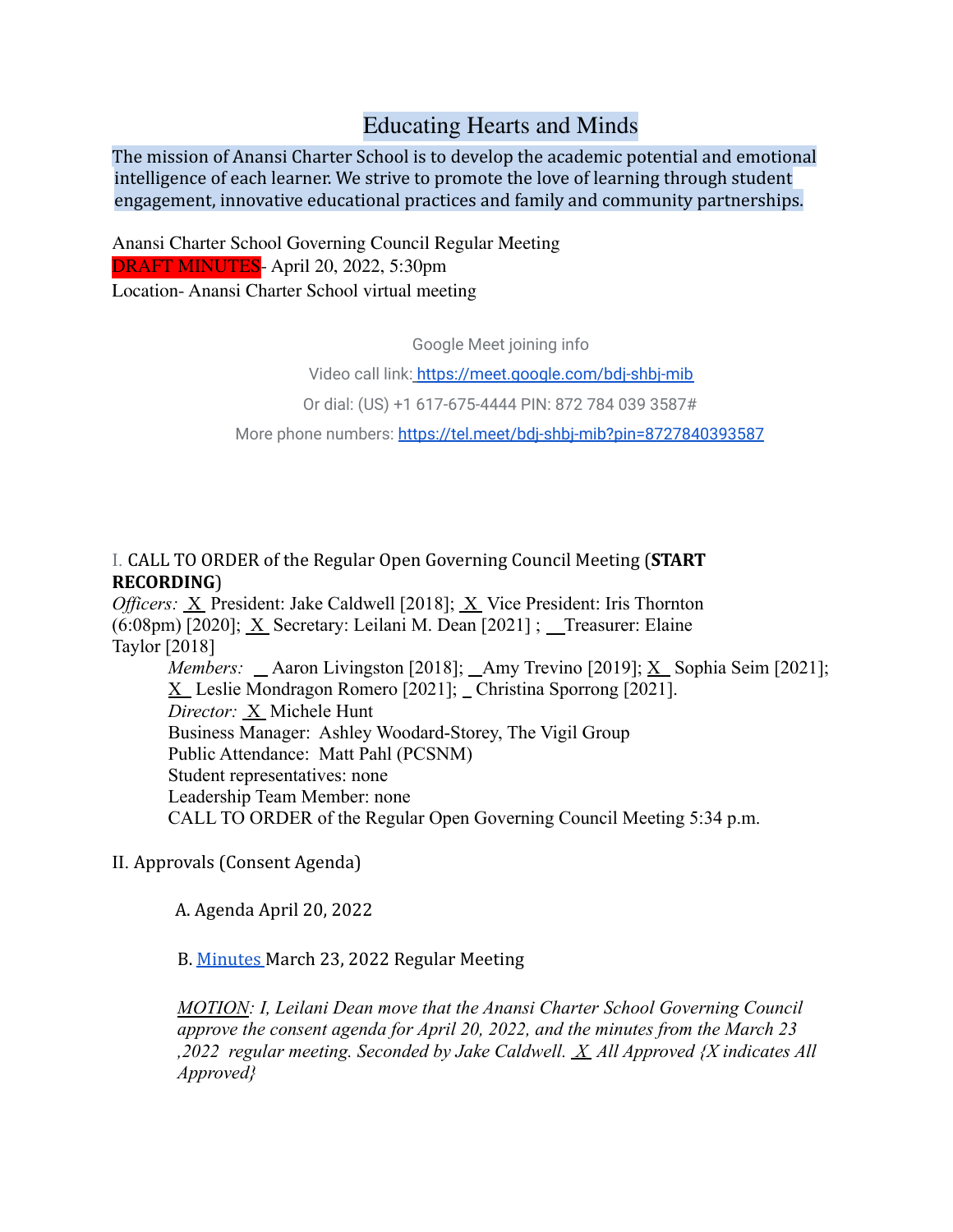- III. Public Recognition and Comment(s)
	- A. Presentation: PCSNM Governance Council Development (Continued Governance Council Training), Matt Pahl presenting. *Matt led the discussion addressing the legal requirements of having a Parent Advisory committee and Finance/Audit committee. He highlighted the importance of committee work as it relates to the efforts and responsibilities of the Governance Council.*

1. Governance Council member commitment (discuss Commitment Form). *Members discussed whether the document needs to be changed, or if the document usage needs to be changed. Some ideas included outlining legal policies & governing law, attaching bylaws, & revamping the onboarding process. Perhaps creating an onboarding committee? It was suggested that in addition to regular G.C. meetings, the G.C. could create a yearly meeting to address organizational needs such as, bylaws, commitments, & strategic planning.*

IV. REPORTS [Highlights, Questions, Comments)

A. Leadership Team Report -*None submitted, staff currently focused on testing*

B. Financial Report: Ashley Woodard-Storey, The Vigil Group

1. Budget Overview Summary Report- *Ashley reports that ACS has a healthy budget and has received more deposits than withdrawals. Most bars have a positive function.*

*\*Please note that Friends of Anansi received a private donation of \$100,000 and was mistakenly written to ACS. These funds will sit protected to be used by the Friends in the upcoming years.*

2. BARs: Budget Adjustment Requests (action) -*negative functions can be addressed with the approval of the proposed new bars; 23-I & 26-I. Also updating information on bars 24-D & 25-I , the location codes need correcting and budget authority for bars 24-D &25-I was given by ACS G.C. in January 2022.*

*MOTION: I, Jake Caldwell, move that the Anansi Charter School Governance Council approve and accept Budget Adjustment Requests BARs 23-I & 26-I, and acknowledge the location code corrections made to BARs 24-D & 25-I, as presented by Ashley Woodard-Storey, Leilani Dean, seconded. X All Approved {X indicates All Approved}*

> 3. Budget 22-23 Baseline Overview - *Budget committee is working to address the significant increases in the budget that accompany the salary*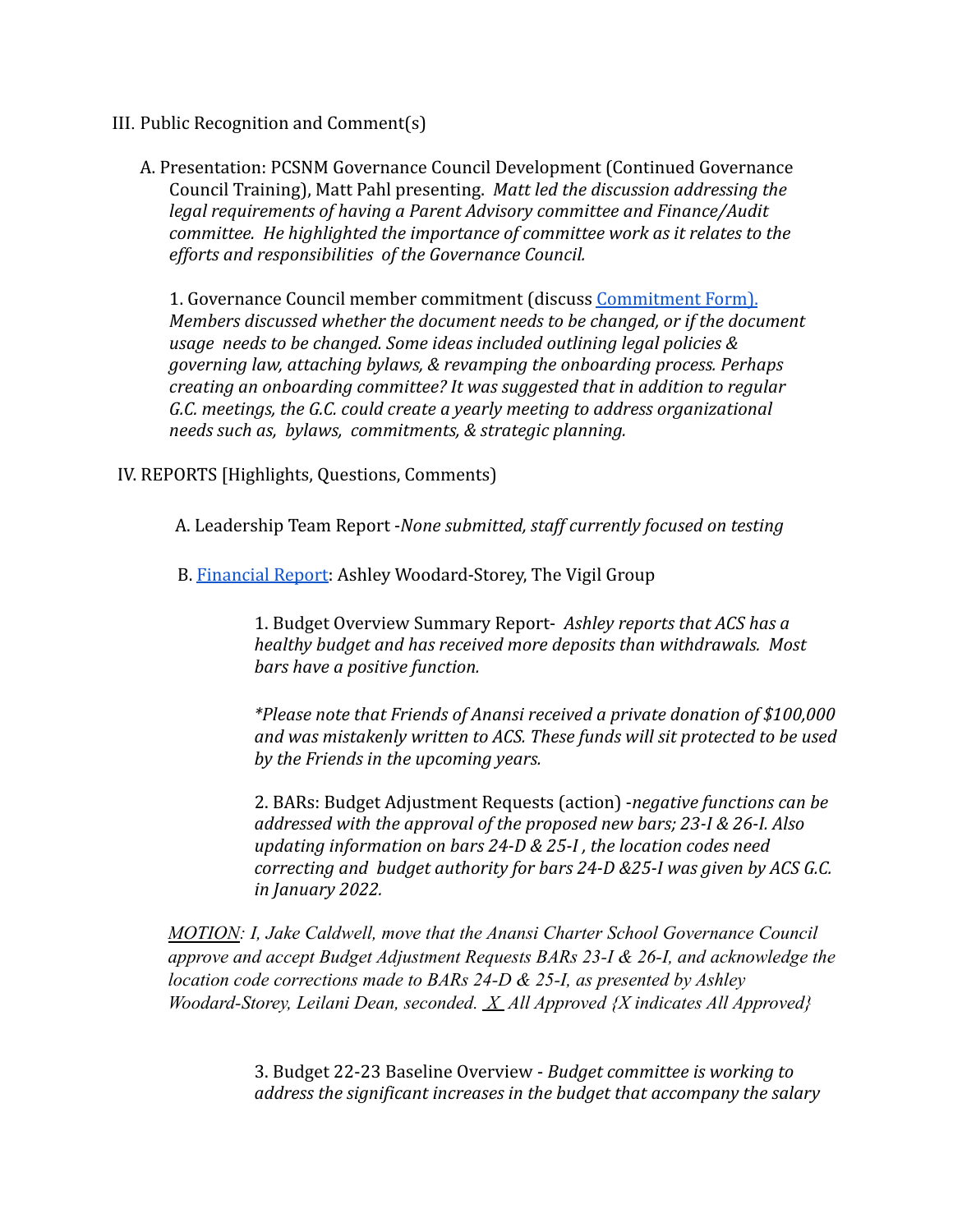*schedule and increases. The budget is healthy and ok for now, but facing the reduction of staff in the future.*

C. Council Committee Reports

1. Council Development: (Jake/Iris) *no updates*

2. School Advocacy: (Amy/Jake) *nothing new, need to increase board presence*

3. Parent Advisory (Leilani): *Friends met 3/30 and are working on Spring Fling event & Raffle. Looking at LOR Foundation support for purchase of awnings and shade structures. Friends received a \$100,000 check from an anonymous angel donor (check made out to ACS by mistake). Facilities account \$3,727 and Operating account \$20,699. The bus is working, and have two drivers-Ready for field trips!*

4. Facility: (Michele/Jake): *n/a*

5. Program: (Michele/Leilani) *Success in presentation of Growth Mindset Project. Students used the growth mindset to focus on mathematics grow*th.

## D. Director's Report

A. Community School Grant Overview -*This grant provides the Anansi leadership team with the opportunity to study, assess the need, and prepare its community school model.This planning grant will provide the time and resources to develop the four pillars that serve as the foundation and guide posts of a community school model: Collaborative Leadership & Practices, Expanded and Enriched Learning Time & Opportunities, Active Family and Community Engagement & Integrated Student Supports. G.C. may need to hold a special meeting on May 9, 2022, invitations will be sent if needed.*

B. EOY Updates and plans -*ACS will hold several family engagement events: great to have board presence at these events:Earth Day Activities, April 22,Friends Spring Fling Fundraiser, May 19,End of Year Field Trips,Graduations and Celebrations of Learning, June 1 & 2. See directors report 4/20/22 for a comprehensive report.*

### V. New Business

A. School Calendar 22-23 (action) -*Presented by Leslie Mondragon Romero. The three calendar options were presented with the main differences highlighted. The staff survey voted in favor in #2 calendar. The G.C. was reminded that the objective of the calendar is determining how to best deliver education to students.*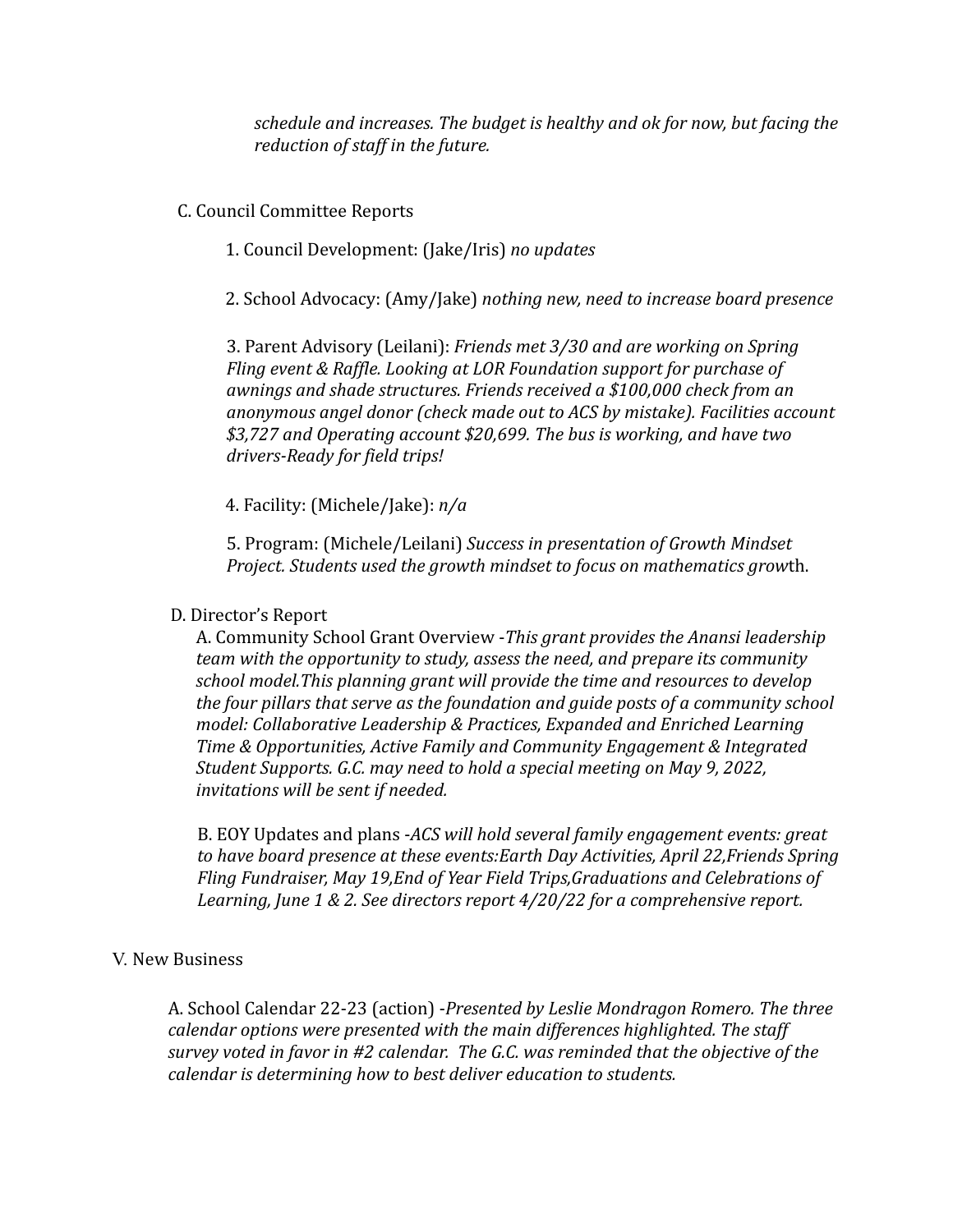*MOTION: I, Leilani Dean, move that the Anansi Charter School Governance Council approve and accept ACS School Calendar 22-23 #2, as presented by Leslie Mondragon Romero, Christina* Sporrong *, seconded. X All Approved {X indicates All Approved}*

B. Develop Plan for end of Fiscal Year Director Assessment -*discussion included the existing rubric used in the past for assessment. The G.C. president will send documents to members to review and will set up a time to meet with the director at a later date.*

C. Budget Committee Meeting Schedule -*Sophia Seim is G.C. committee member and agreed to meet on Thursdays at 4 in hopes of teacher availability/participation.*

VI. Old Business

A. Governance Council Member Recruitment/Terms - *Elaine Taylor, G.C. Treasurer mentioned previously that she intends to leave the council in June. Discussion included the need to recruit G.C. members that are not parents of Anansi students, as parents are often overwhelmed by parenting and are likely to leave once students graduate from ACS. G.C will first look to recruit members in identified pockets of intellectual wealth, such as ACS G.C. alumni, retired professions (especially teachers), empty nesters, & Rotary Club members*.

VII. Executive Session- [Limited to Personnel matters, Student discipline-Director]\* (none):

A. None needed

VIII. Items for May 18, 2022 agenda:

A. Community Tech Solutions Contract

- B. Vigil Group Contract
- C. Arts Grant Application

### IX. Roles and Responsibilities

1. Jake Caldwell - *Help to extend an invitation to Senator Gonzales and Representative Ortez to attend an upcoming engagement option, Send existing GC assessment and Director assessment documents out, Ask Alix Henry about Rotary*

2. Aaron Livingston -

3. Elaine Taylor –